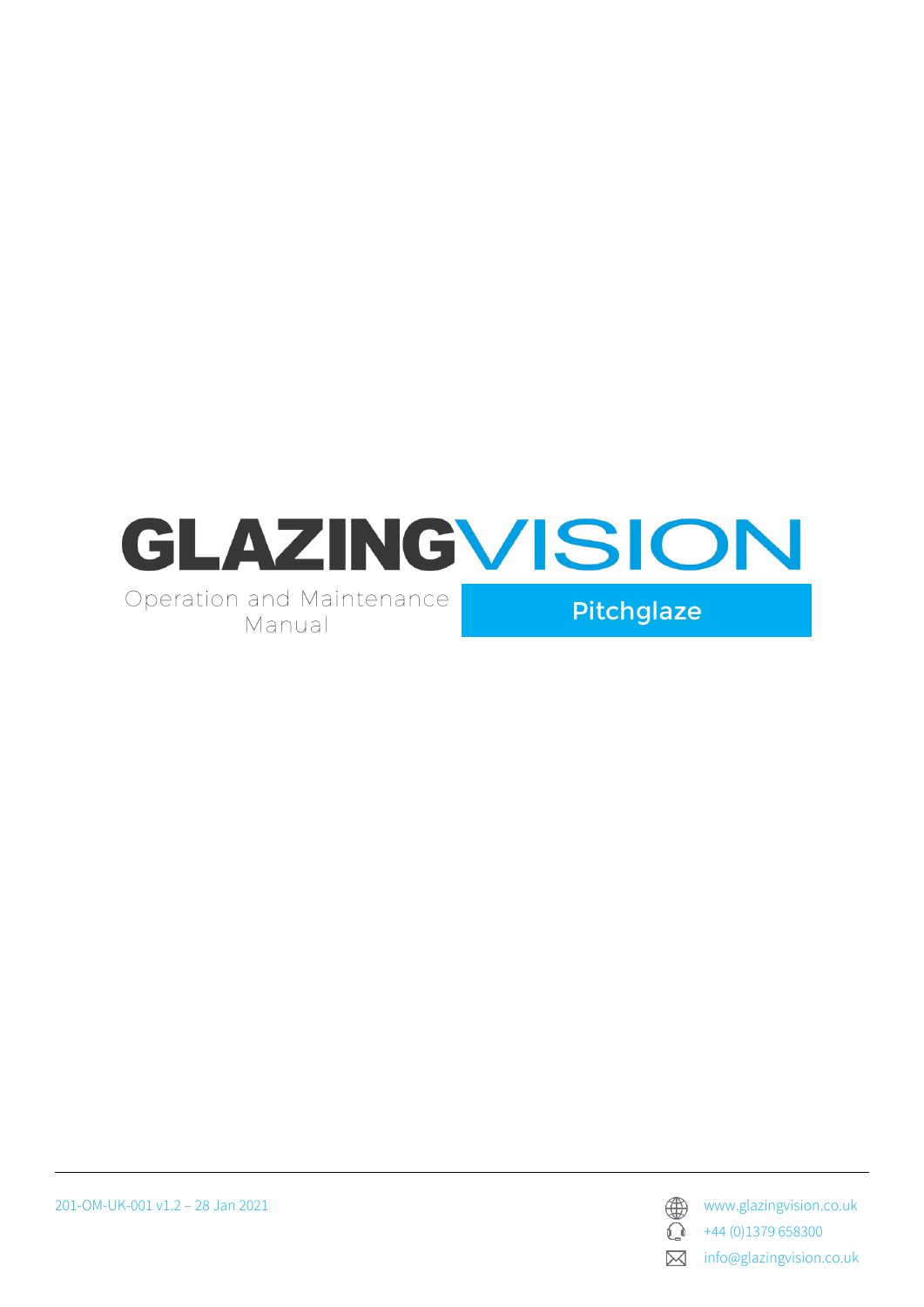### **Contents**

| Section Description                           |   |
|-----------------------------------------------|---|
| Introduction                                  | 3 |
| Safety Information                            | 4 |
| Glass Specification and Breakage Instructions | 5 |
| Routine Maintenance                           | 5 |
| Disposal at End of Life                       | 6 |
| Certification                                 | 6 |
| Serial Number                                 | 6 |
| Warranty Information                          | 6 |
| Maintenance Log                               |   |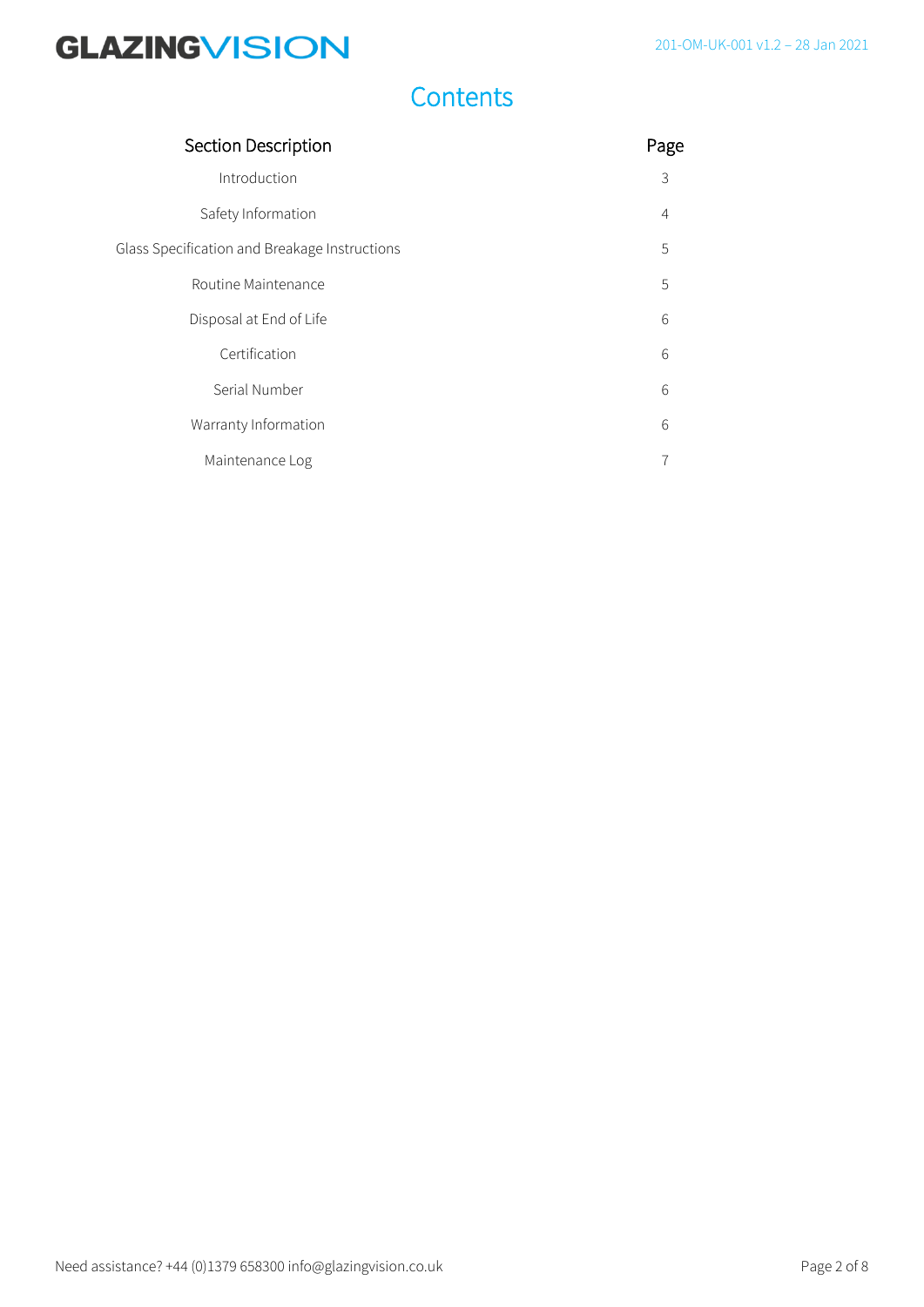### Introduction

Thank you for purchasing a Glazing Vision Pitchglaze. We hope that it gives you many years of service. The Pitchglaze is a fixed roof window designed to provide maximum daylight with minimum visible internal structure. Supplied in either portrait or landscape formats, it is designed to be installed in-plane on pitched roof applications.

The product is intended to provide natural daylight and weather resistance. It is fixed and does not open.

A variety of optional extras such as special colour and easy clean coating are available.

This product is robust and long-lasting, boasting excellent thermal performance and air tightness.

Maintenance must only be carried out by suitably qualified personnel. Care should be taken when working on the product, avoiding accidental damage. Maintenance requirements can be found within this manual and maintenance log records must be completed to ensure the unit performs as required and the warranty is not invalidated.

Should you have any queries beyond this manual please do not hesitate to contact Glazing Vision.

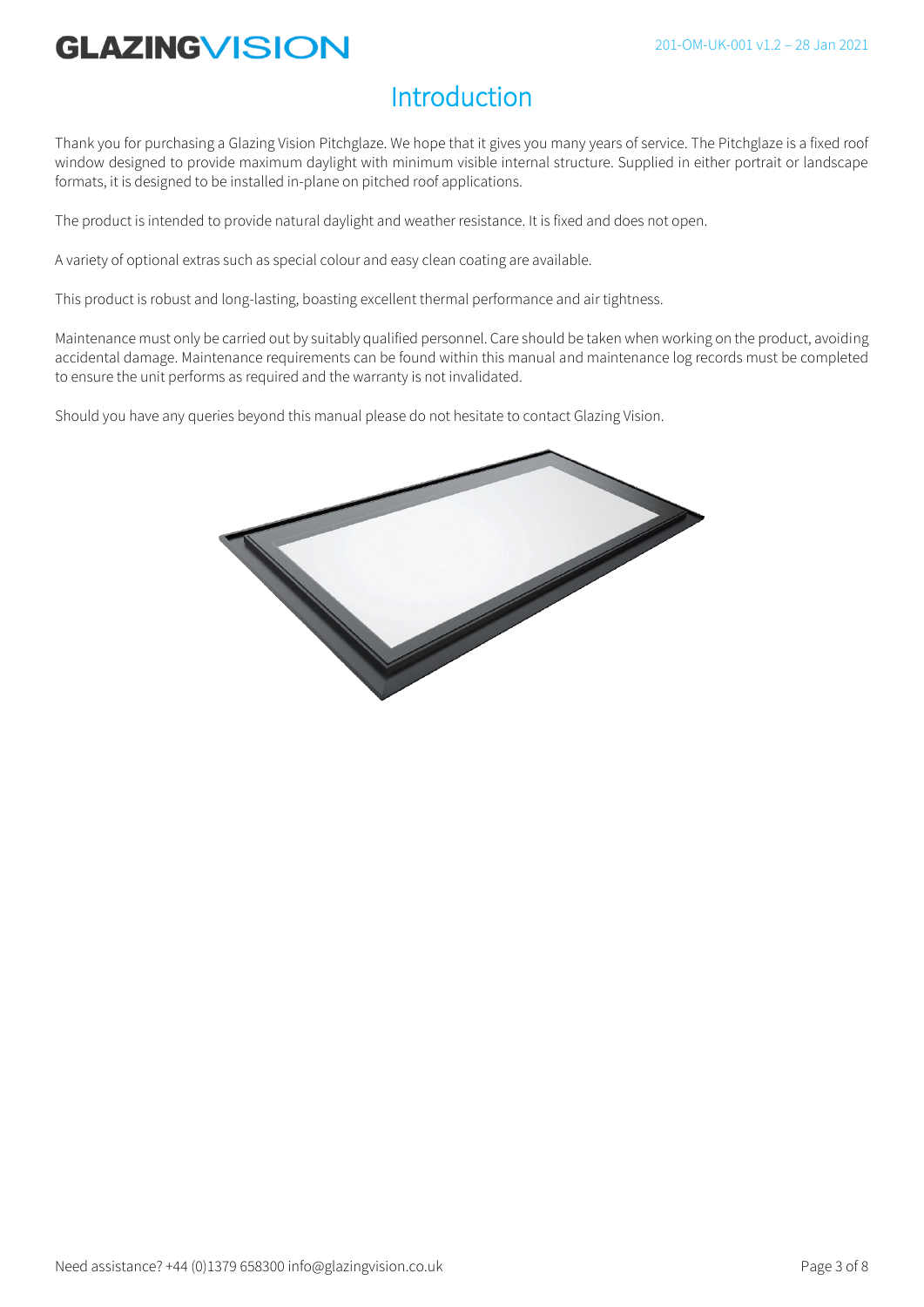## Safety Information

Accessing your roof window in order to carry out routine maintenance may involve working at heights, working at an unusual angle, being in unfamiliar locations or all of these. Before work is commenced, stop and consider the best way to carry out the task and what hazards you might encounter.

| <b>GLAZING</b><br>VISION | Let our experts carry out your routine maintenance with a maintenance contract.<br>$\mathbb{Q}$ +44 (0)1379 658300<br>⊠<br>info@glazingvision.co.uk                                                                                                                                                                                                                                                                                                                                                                                                                                                                                                                                                                                                            |
|--------------------------|----------------------------------------------------------------------------------------------------------------------------------------------------------------------------------------------------------------------------------------------------------------------------------------------------------------------------------------------------------------------------------------------------------------------------------------------------------------------------------------------------------------------------------------------------------------------------------------------------------------------------------------------------------------------------------------------------------------------------------------------------------------|
|                          | Consider:<br>How you will safely access your roof window to carry out maintenance.<br>Any openings, voids or unprotected edges that might pose a significant risk whilst working at height.<br>Using an elevated platform, cherry picker or scaffolding in preference to a ladder.<br>If specialist access is needed.<br>What personal protective safety equipment is required.<br>How you will transport equipment to the roof window.<br>How you will work so as not to drop equipment.<br>Your personal capability to safely carry out the task.<br>Wearing suitable clothing so as not to snag or catch on things.<br>Impact of weather on the task, especially driving rain and high winds.<br>If in doubt, please contact Glazing Vision for assistance. |
|                          | Anticipated hazards may include:<br>Falls from height.<br>Unsafe use of ladders.<br>Equipment falling from height.<br>Slips, trips and falls.<br>Fragile roof areas.<br>Finger or clothing entrapment in mechanical or moving parts.                                                                                                                                                                                                                                                                                                                                                                                                                                                                                                                           |
|                          | Do not attempt to repair, move or dismantle the product unless suitably competent and qualified to do so,<br>with the appropriate safety measures in place. Any repairs and/or movement of the product may invalidate<br>the warranty. Please seek advice from Glazing Vision.                                                                                                                                                                                                                                                                                                                                                                                                                                                                                 |



### Warning

#### The following warnings are here to prevent personal injury and damage to the product. Please follow them explicitly.

- The product must be properly installed and commissioned in accordance with the installation manual before it is used.
- Use the product only for its intended purpose.
- Regular cleaning and maintenance must be carried out according to the guidelines described in this manual.
- Glazing Vision strongly recommends that any work is carried out by suitably qualified individuals (e.g. Glazing Vision trained personnel or contractors).
- Do not place anything on, walk or sit on the unit.

For more information or assistance please contact Glazing Vision.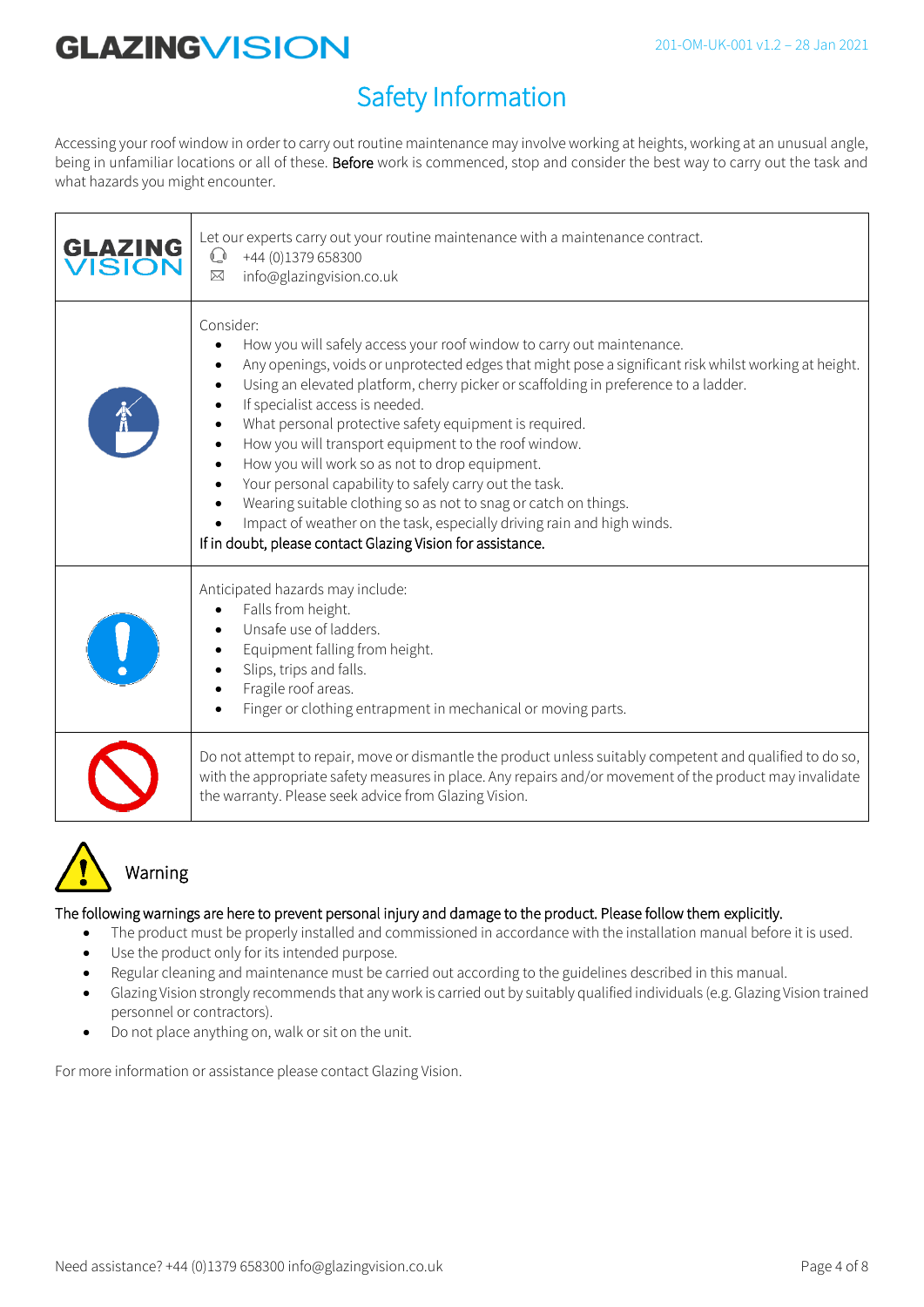### Glass Specification and Breakage Instructions

#### Glass Specification

Various options are available at time of order. If specific data is required for the glazing, please contact your supplier for a glass data sheet covering the specification installed within your unit.

#### Breakage Instructions

Glass breakage is not covered under the product warranty. In the event of the glass being damaged please contact Glazing Vision for assistance.

### Routine Maintenance

#### General Maintenance and Safety

To keep the Pitchglaze in good working order:

• Do not place anything on, walk or sit on the unit.

#### Specific Maintenance Requirements

Maintenance must only be carried out by suitably qualified personnel\*. The following maintenance requirements must be completed and logged on the sheets at the back of this manual. Glazing Vision can offer a service/maintenance contract – please contact us for further details.

\*Suitably qualified assumes Glazing Vision Engineers or Approved Installers (installers that have attended a Glazing Vision installation training course for this product and carry 'Approved Installer' status), or an experienced service engineer.

#### *Annual Requirements (at least annual - recommended every 6 months)*

- Check the integrity of the glazing unit (there should not be any misting or condensation).
- Check that all fixings are appropriately tightened.
- Clean and inspect all rubber/silicone seals, contact Glazing Vision to arrange for replacement seals to be fitted if required.

#### *Cleaning Requirements*

Regular cleaning should be carried out, increasing the frequency if the area is subject to excess debris such as falling leaves or heavy soiling from atmospheric pollution. Due to the Pitchglaze's unique bonding method and the pitch built into the roof structure, there should be no water ponding on the glass when installed correctly.

Any standard glass cleaning product can be used to clean the glazing unit. However, take care not to use abrasive materials or cleaners as this may affect the unit and its finish. The framework of the unit can be cleaned using warm soapy water with a soft lint free cloth.

- Clear any debris from and around the unit.
- Clean the glass and inspect the integrity of the glazing unit.
- Clean the frame and inspect the finish integrity.
- Clean and inspect all rubber/silicone seals, contact Glazing Vision to arrange for replacement seals to be fitted if required.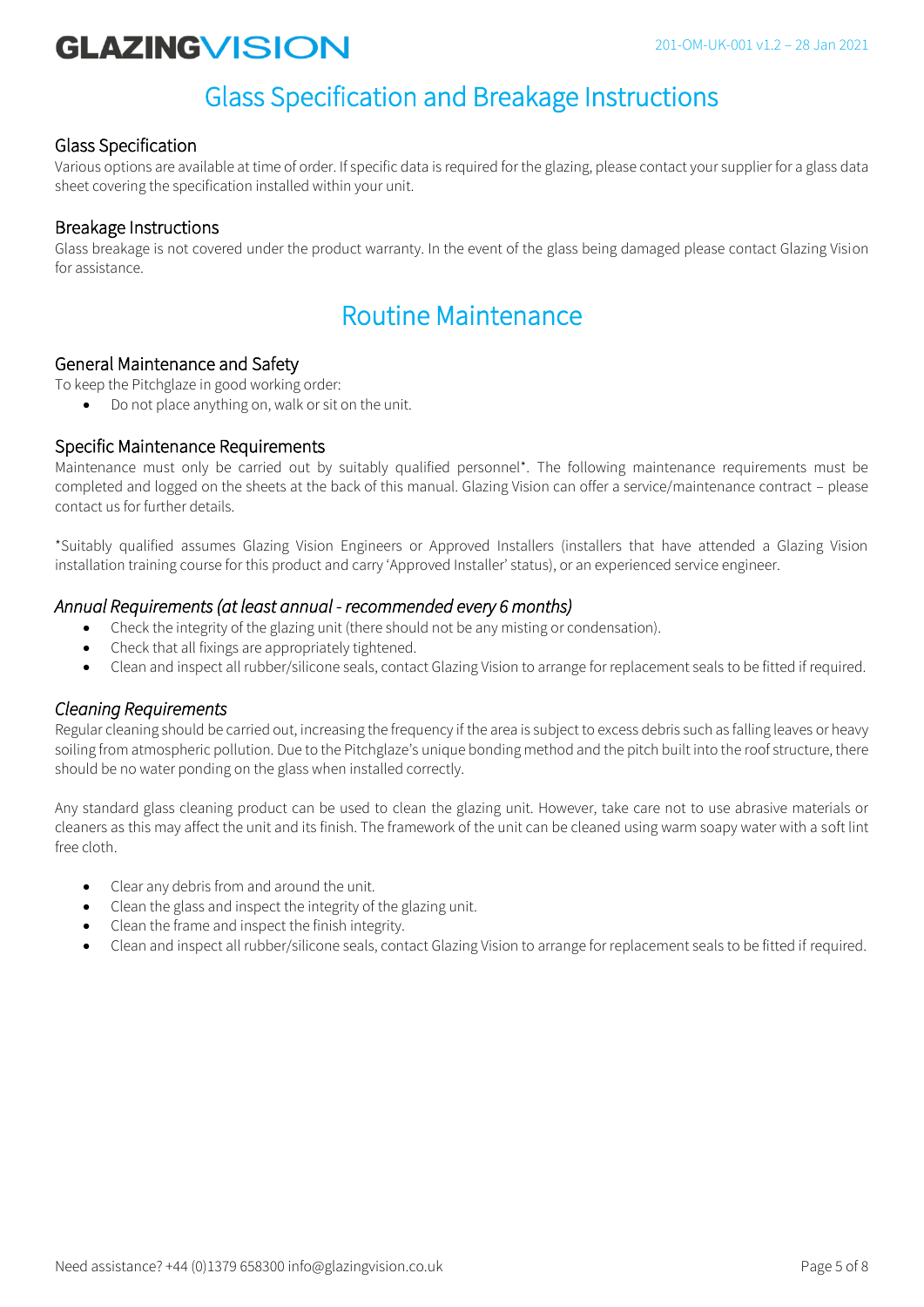#### 201-OM-UK-001 v1.2 – 28 Jan 2021

# **GLAZINGVISION**

### Disposal at End of Life

Glazing Vision design products with ease of recyclability at end of life in mind. Many of the main components used are widely recyclable and we encourage you to recycle the unit and/or dispose of the component parts responsibly, in accordance with the guidance from your local authority.

This product comprises the following materials:

| Aluminium framework and corner brackets                          | Widely accepted for recycling at local recycling depots.                                    |
|------------------------------------------------------------------|---------------------------------------------------------------------------------------------|
| Stainless steel<br>(Fixings, nuts, bolts, screws, brackets etc.) | Widely accepted for recycling at local recycling depots.                                    |
| Glass                                                            | Widely accepted for recycling. Check disposal locations with your local recycling<br>depot. |
| PVC/nylon/plastic                                                | Recyclable - check disposal with your local recycling depot.                                |
| Rubber seals and silicone sealant                                | Not currently recyclable.                                                                   |
| Lead flashings                                                   | Widely accepted for recycling at local recycling depots.                                    |

### **Certification**

The Pitchglaze has been thoroughly tested and is UKCA and CE marked in accordance with EN 14351-1:2006+A2:2016. Visit our website or contact your technical sales advisor for up to date certification documentation. A UKCA and CE mark will be affixed to each Pitchglaze supplied by Glazing Vision.





### Serial Number

Each Glazing Vision product has a unique serial number. A label giving this serial number is affixed to the exterior of each Pitchglaze. This number should be recorded within the maintenance log section of this manual for future reference. If you need to contact us for any reason, Glazing Vision may ask for the product's serial number to enable us to assist with your enquiry.



### Warranty Information

A warranty document will be provided with the product. If this is misplaced it can be found at www.glazingvision.co.uk/resources/warranties</u>. To ensure the warranty is maintained, the product must be regularly maintained/serviced in accordance with the instructions in this manual.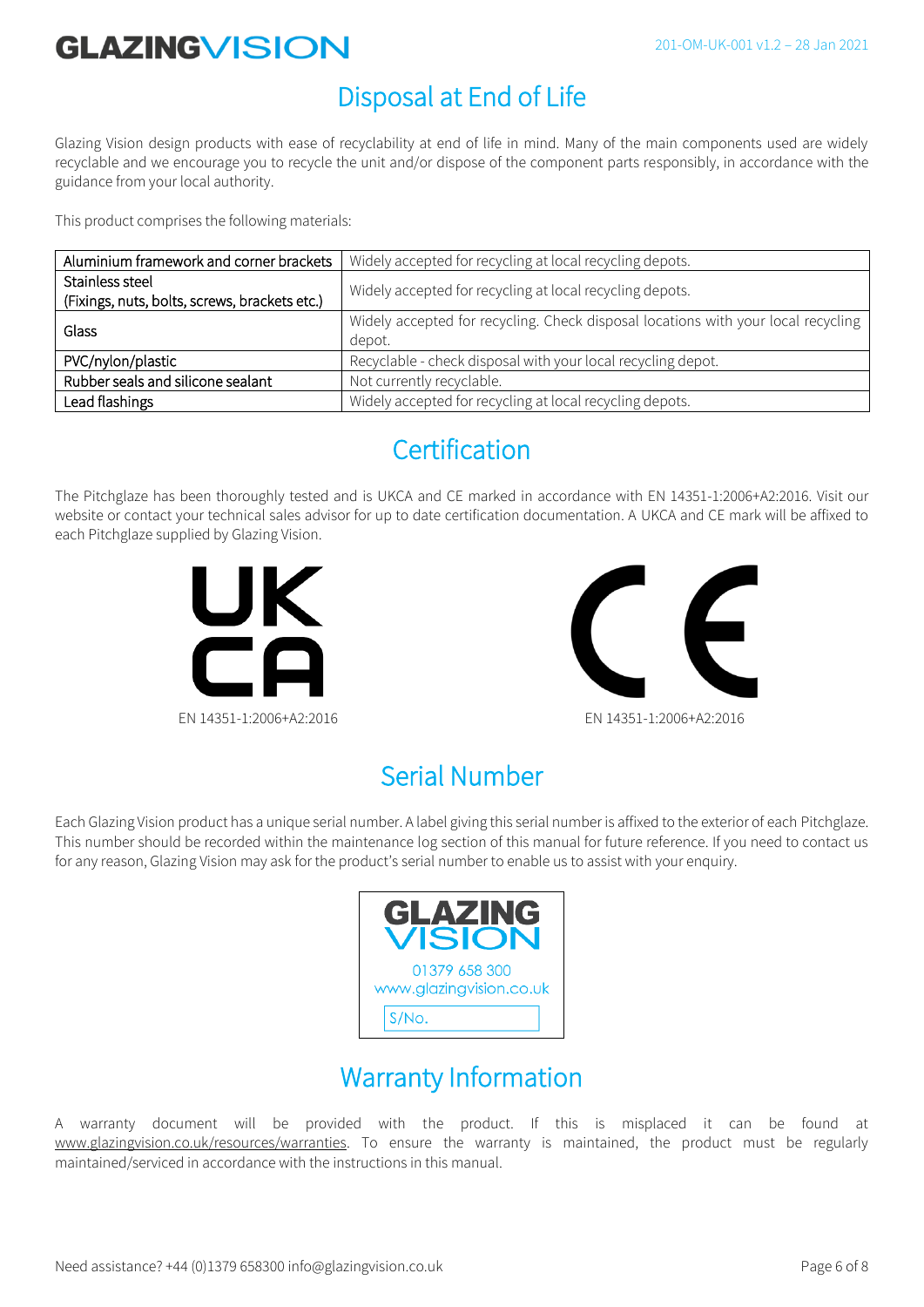## Maintenance Log

Project Address: …………………………………………………………………………………………………………………………………. Unit Serial Number: ……………………………………………………………………………………………………………………………...

| Work Completed                                             | <b>Notes</b> | Name | Date |
|------------------------------------------------------------|--------------|------|------|
| Annual Requirements yes/no<br>Cleaning Requirements yes/no |              |      |      |
| Annual Requirements yes/no<br>Cleaning Requirements yes/no |              |      |      |
| Annual Requirements yes/no<br>Cleaning Requirements yes/no |              |      |      |
| Annual Requirements yes/no<br>Cleaning Requirements yes/no |              |      |      |
| Annual Requirements yes/no<br>Cleaning Requirements yes/no |              |      |      |
| Annual Requirements yes/no<br>Cleaning Requirements yes/no |              |      |      |
| Annual Requirements yes/no<br>Cleaning Requirements yes/no |              |      |      |
| Annual Requirements yes/no<br>Cleaning Requirements yes/no |              |      |      |
| Annual Requirements yes/no<br>Cleaning Requirements yes/no |              |      |      |
| Annual Requirements yes/no<br>Cleaning Requirements yes/no |              |      |      |
| Annual Requirements yes/no<br>Cleaning Requirements yes/no |              |      |      |
| Annual Requirements yes/no<br>Cleaning Requirements yes/no |              |      |      |
| Annual Requirements yes/no<br>Cleaning Requirements yes/no |              |      |      |
| Annual Requirements yes/no<br>Cleaning Requirements yes/no |              |      |      |
| Annual Requirements yes/no<br>Cleaning Requirements yes/no |              |      |      |